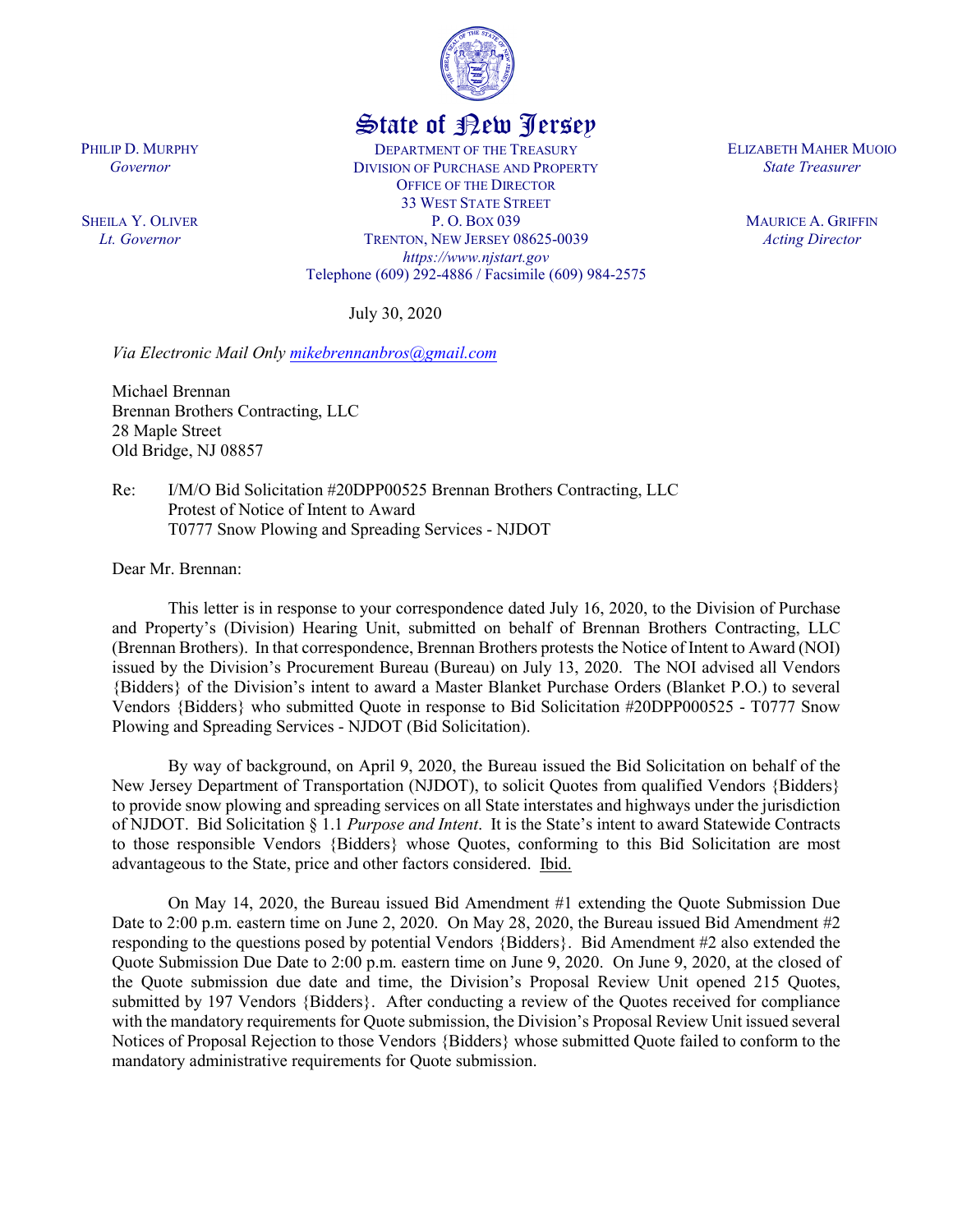The remaining Quotes were forwarded to the Bureau for review and evaluation consistent with the requirements of Bid Solicitation Section 6.7 *Evaluation Criteria, which* states in relevant part as follows:

## **6.7 EVALUATION CRITERIA**

The following evaluation criteria categories, not necessarily listed in order of significance, will be used to evaluate Quotes received in response to this Bid Solicitation.

- A. Experience of Vendor {Bidder} (Revised Attachment #1): The Vendor {Bidder} must have at least two (2) years of experience performing the specific service (snow plowing and/or spreading) on public roadways in order to be considered for award of that service;
- B. Equipment Preference: The type of Vendor {Bidder} equipment bid on the State-Supplied Price Sheet. See Section 6.7.1, subsections included; and
- C. Price: The Vendor's {Bidder's} pricing provided on the State-Supplied Price Sheet for each price line. See Section 6.7.1, subsections included, for information regarding the pricing evaluation methodology.

After the review and evaluation of all Quotes received in response to the Bid Solicitation was completed, the Bureau completed a Recommendation Report which recommended Blanket P.O. awards to those responsible Vendors {Bidders} whose Quotes, conforming to the Bid Solicitation are most advantageous to the State, price and other factors considered. On July 13, 2020, the NOI was issued advising all Vendors {Bidders} that it was the State's intent to award a Blanket P.O.s consistent with the Bureau's Recommendation Report.<sup>[1](#page-1-0)</sup> As it relates to Brennan Brothers, the Recommendation Report stated:

> The Quote submitted by Brennan Bros Construction LLC (Brennan Bros) was deemed by the Bureau to be responsive to all mandatory requirements of the Bid Solicitation. The Vendor {Bidder} is in compliance with ownership disclosure, certification of non-involvement in prohibited activities in Iran, business registration, MacBride Principles, disclosure of investigations and actions involving bidder, and source disclosure requirements. Brennan Bros submitted a Quote for Snow Plowing Services only. The Bureau determined that the Vendor {Bidder} was responsive for all Price Lines submitted as part of its Quote.

Further, the Recommendation Report reveals that the Bureau recommended that Brennan Brothers be awarded price line 172.

On July 17, 2020, the Division received Brennan Brothers' protest dated July 16, 2020, challenging the intended Blanket P.O. award of price line 114 to Joselyn and Jean Contractors. Specifically, Brennan Brothers states:

l

<span id="page-1-0"></span><sup>&</sup>lt;sup>1</sup> The list of Vendors {Bidders} who are recommended to receive a Blanket P.O. award are listed in the Bureau's July 9, 2020 Recommendation Report.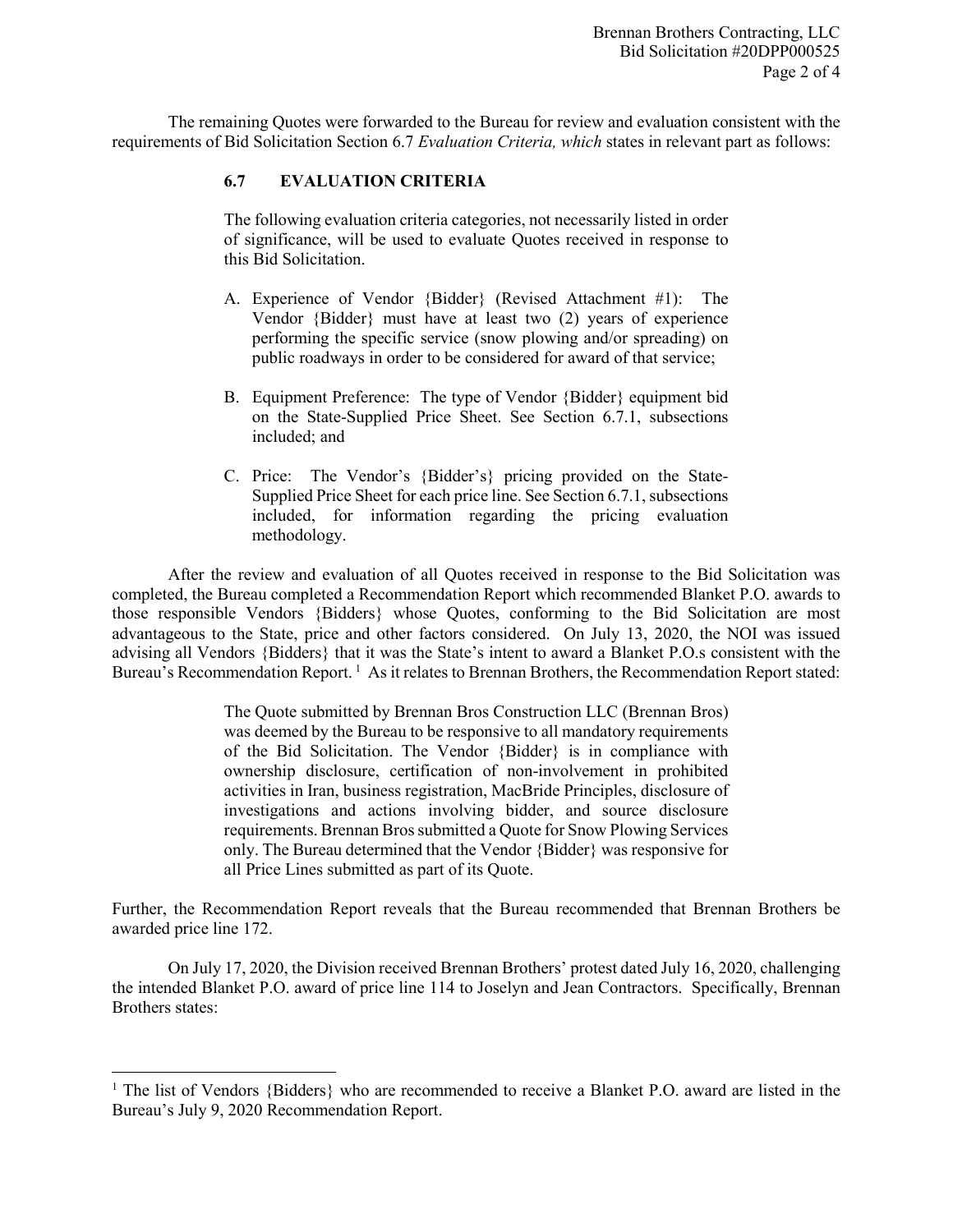Brennan Brothers Contracting, LLC is protesting the award of Snow Plow Line No. 114 to Joselyn and Jean Contractors. Brennan Brothers Contracting, LLC requested and received the T077 Price Analysis Responsive Bidders Final 07.14.20 xlsx document on July 16, 2020. Upon reviewing it, Brennan Brothers Contracting, LLC was placed in the 2nd preference column when we should have been placed in the 1st Preference column, please refer to our Price Sheets. Since no other vendors were listed in the 1<sup>st</sup> preference column Brennan Brothers Contracting, LLC would have won Section 114. Please adjust accordingly.

With the protest, Brennan Brothers included a copy of the price sheet submitted with the Quote.

In consideration of Brennan Brothers' protest, I have reviewed the record of this procurement, including the Bid Solicitation, the submitted Quotes, the relevant statutes, regulations, and case law. This review of the record has provided me with the information necessary to determine the facts of this matter and to render an informed Final Agency Decision on the merits of the protest. I set forth herein the Division's Final Agency Decision.

A review of the Brennan Brothers submitted Quote reveals that Brennan Brothers submitted a Quote for price lines 114, 17[2](#page-2-0) and 202 for snow plowing and hauling services.<sup>2</sup> For price line 114 Brennan Brothers submitted the Quote pricing for the 1<sup>st</sup> preference only. Additionally, in response to the Bureau's request for a Best and Final Offer (BAFO), Brennan Brothers submitted BAFO pricing for price line 114 for the 1<sup>st</sup> preference only.

Additionally, three other Vendors {Bidders} submitted Quotes in response to price line 114.<sup>[3](#page-2-1)</sup> However, a review of the Quote price sheets and the BAFO price sheet submitted by those three Vendors {Bidders} reveals that each only submitted Quote pricing for the second preference.

With respect to the evaluation of Quotes received for snow plowing and hauling services, the Bid Solicitation advised potential Vendors {Bidders} as follows:

## **6.7.1.1 SNOW PLOWING AND HAULING SERVICES**

*1st Preference – Vendors {Bidders} supplying all required trucks, that are all a combination of either Class A and/or Class B trucks, all with Vendor {Bidder} provided snow plows; and*

*2nd Preference – Vendors {Bidders} supplying all required trucks, that are all a combination of either Class A and/or Class B trucks, all without Vendor {Bidder} provided snow plows.*

If a Vendor {Bidder} provides unit pricing for both the 1st Preference and 2<sup>nd</sup> Preference options of a price line, only the 2<sup>nd</sup> Preference pricing shall be considered and evaluated.

Refer to Bid Solicitation Section 4.4.5.2, State-Supplied Price Sheets, including subsections, for information regarding instructions for the State-Supplied Price Sheets.

l

<span id="page-2-0"></span><sup>2</sup> Brennan Brothers has not protested the award of price line 202.

<span id="page-2-1"></span><sup>3</sup> Canyon Trucking, Inc., Terco Enterprises, LLC, Joselyn and Jean Contracting, LLC.